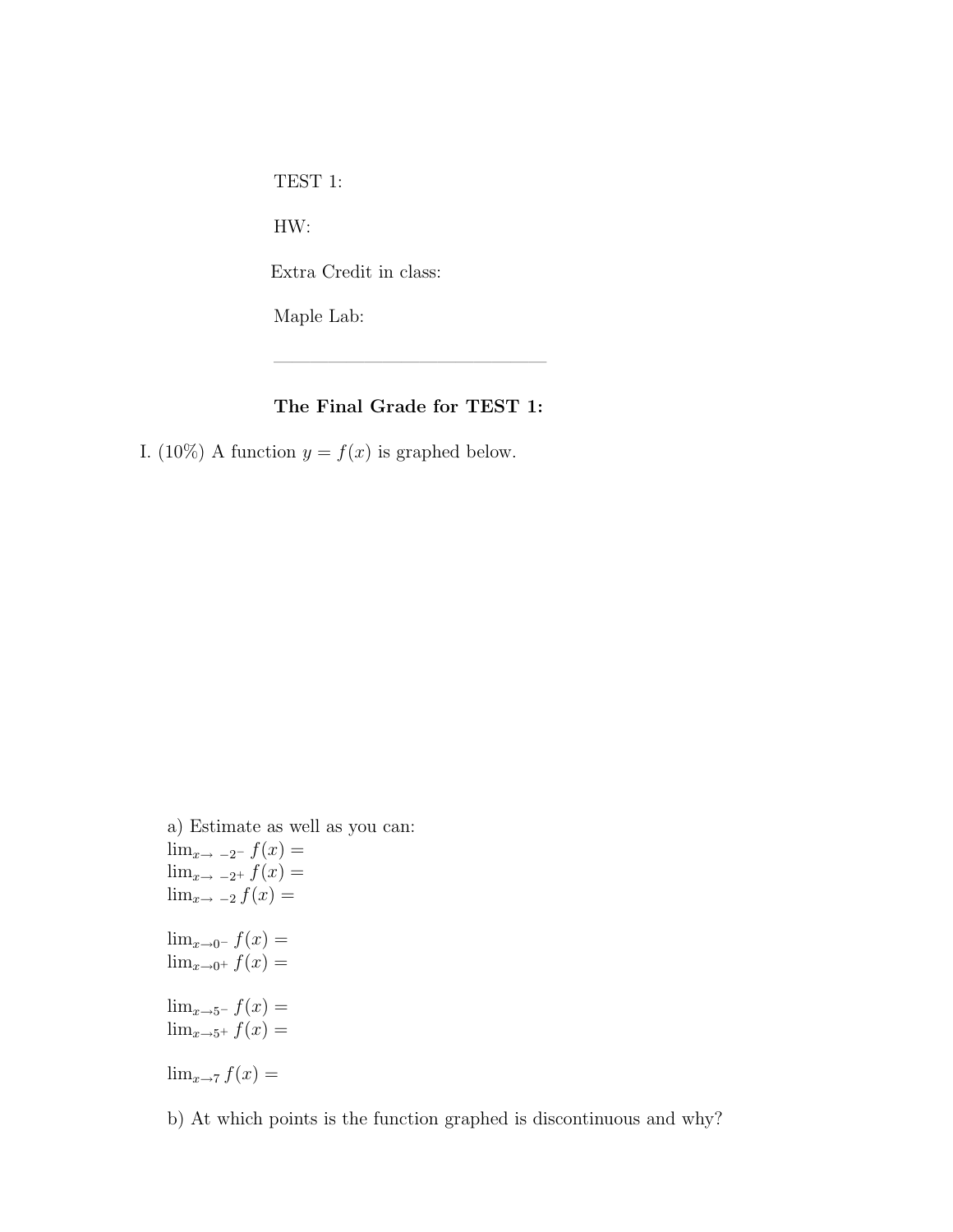II.  $(10\%)$  a) Find the limit:

$$
\lim_{x \to 3} \frac{x^2 - 9}{x - 3}.
$$

b) Explain, why the function

$$
f(x) = \begin{cases} \frac{x^2 - 9}{x - 3}, & x \neq 3, \\ 0, & x = 3, \end{cases}
$$

is discontinuous at  $x = 3$ . Sketch the graph of the function.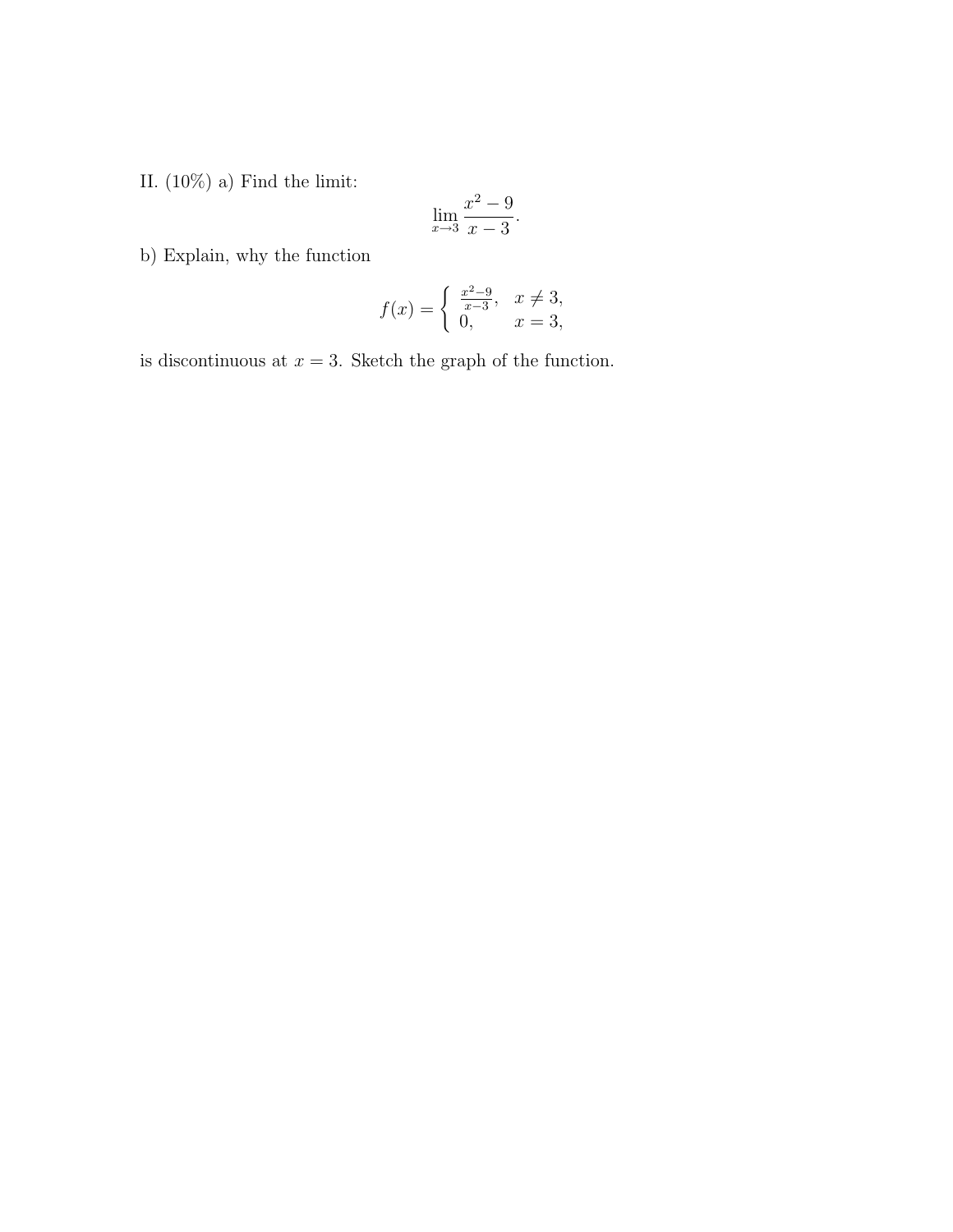III. (10%) Prove that the equation

$$
\frac{x^5 + 6x - 1}{3x^4 + 14x^2 + 51} = \frac{1}{100}
$$

has at least one solution in the interval [0,1].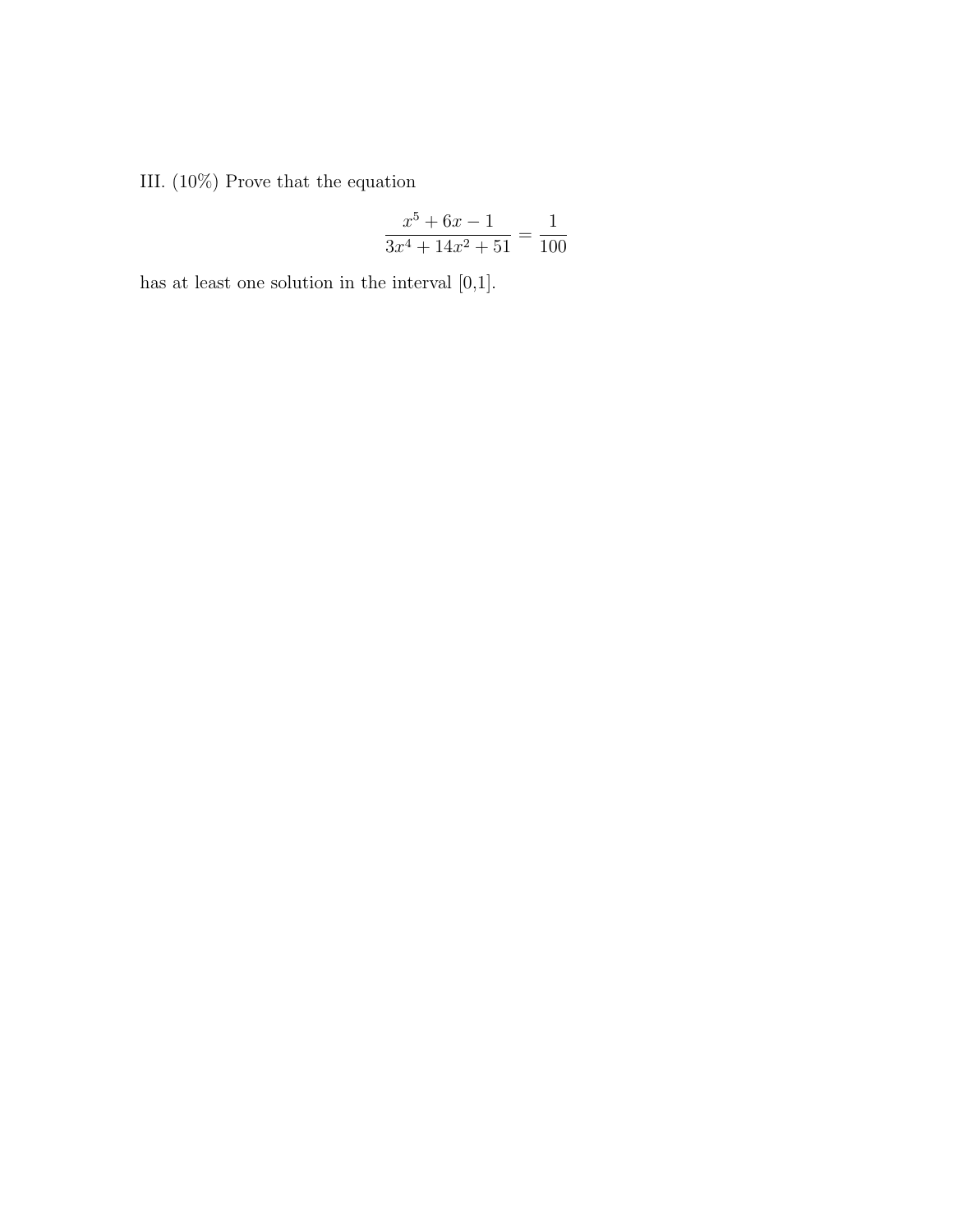IV. $(10\%)$  Let

$$
f(x) = \frac{x^6 + 3x - 7}{4x^2 + 1 - 3x^6}.
$$

a) Find the limit:  $\lim_{x\to\infty} f(x)$ .

b) Find the horizontal asymptotes of  $f(x)$  both at  $+\infty$  and  $-\infty$ .

V. (10%) Find the limit:

$$
\lim_{x \to -\infty} \frac{x^5 + 6x - 1}{3x^4 + 14x^2 + 51}.
$$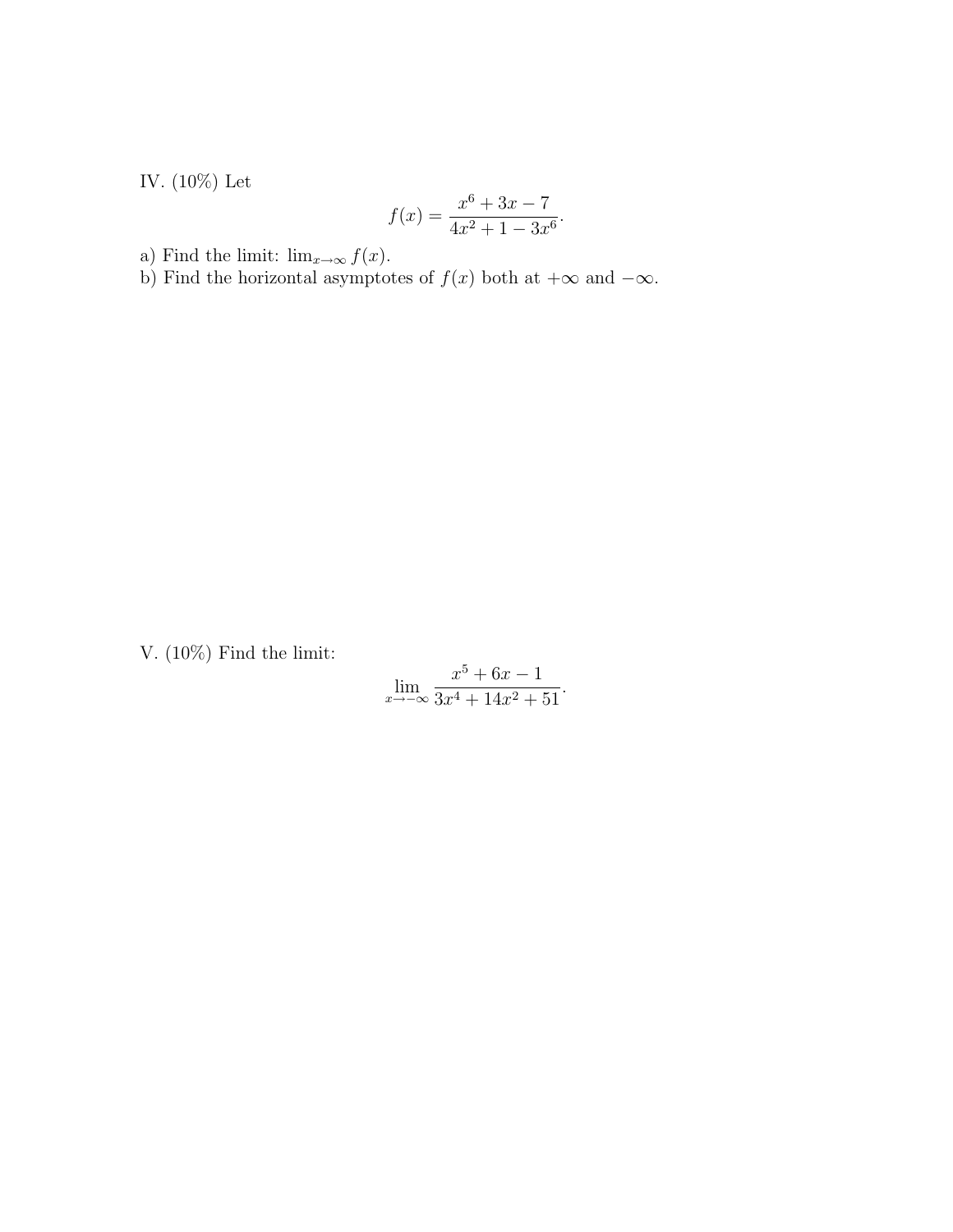VI. (10%) Find the limit:

$$
\lim_{x \to \infty} \frac{x^2 + 500}{x^3 - 99}.
$$

VII. (10%) Let

$$
f(x) = \frac{x}{x-3}.
$$

Find:

a) 
$$
\lim_{x \to 3^{-}} f(x)
$$
.

b)  $\lim_{x\to 3^+} f(x)$ .

c) A vertical asymptote of the function.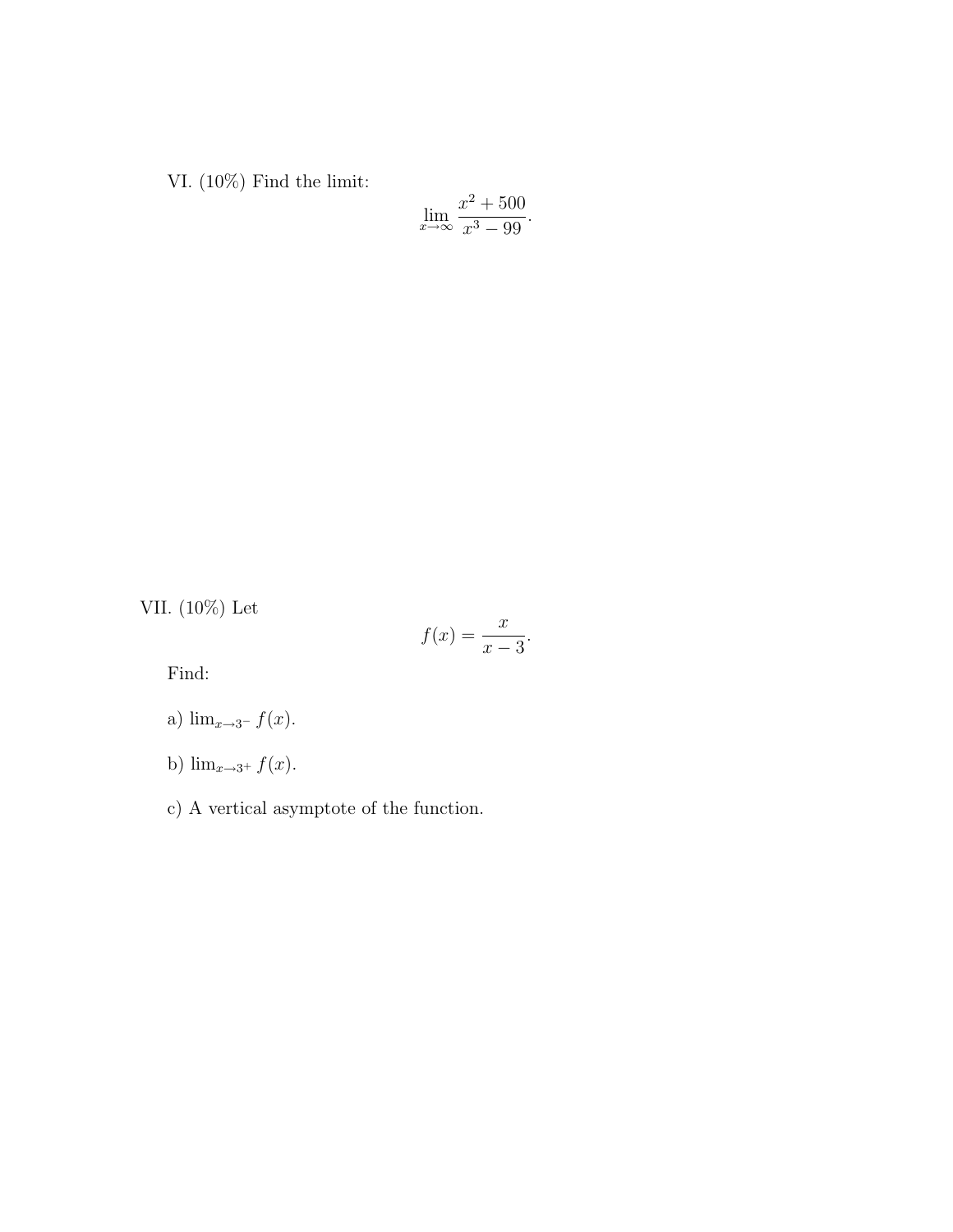VIII. (10%) The curve below represents the graph of a function  $f(x)$ . Use the graph to estimate  $f'(x)$  at the point  $x = 23$ . Explain your answer.